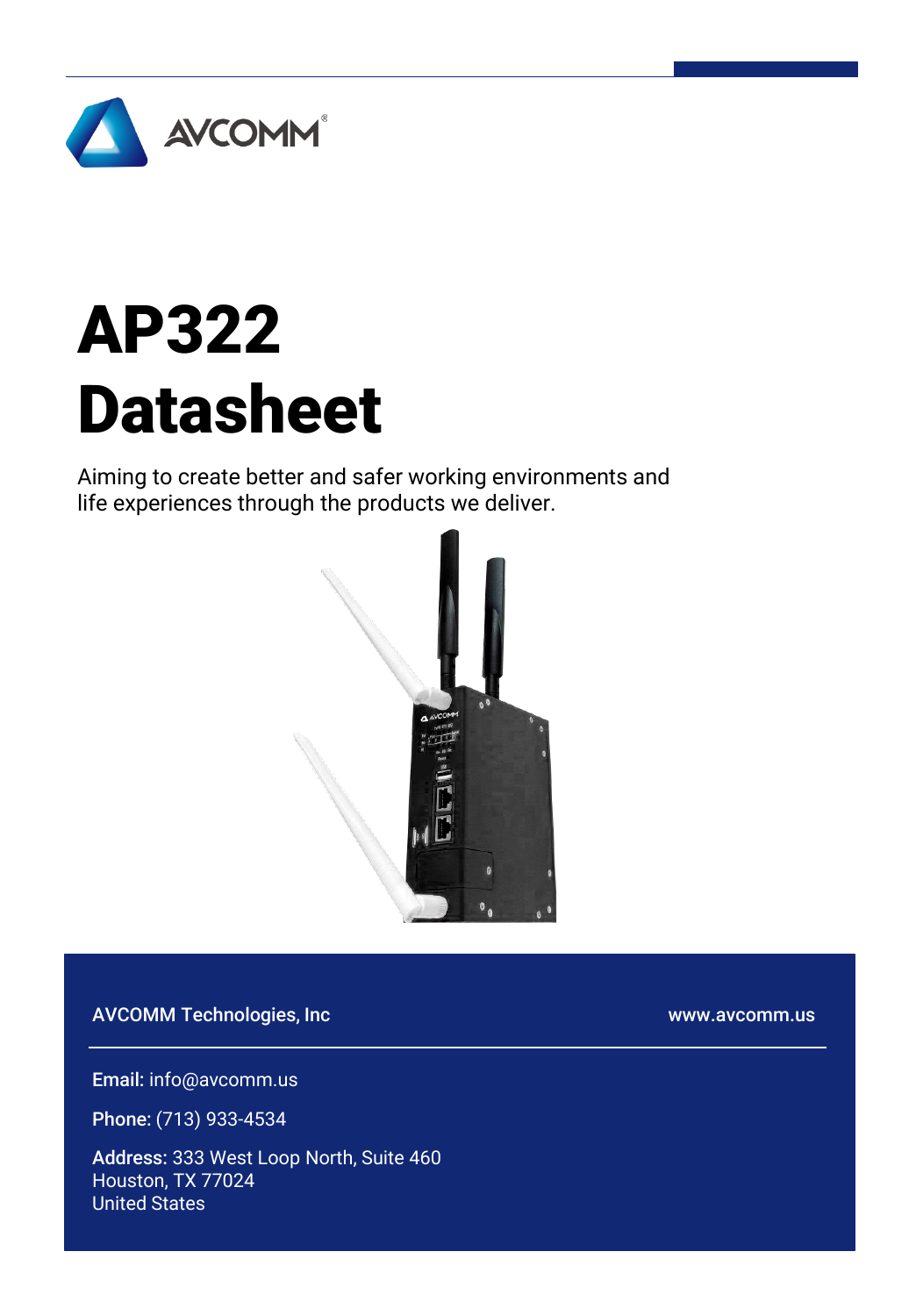



### *Secured and Rugged LTE Router for IIoT*

### **AP322**

#### **Industrial Secure Cellular Router**

Innovative industrial secure LTE router AP322 Series is designed for IIoT applications by dual radio high-speed LTE routing and Wi-Fi networks. LTE Cat.4/6 technology provides up to 300Mbps data rate, while IEEE 802.11ac Wi-Fi delivers up to 866Mbps high throughput. Dual RS232/422/485 ports are able to connect to local serial devices over cellular and Ethernet network. Cyber redundancy includes wireless auto-offload, LTE/WAN backup, redundant SIM ensure the best connectivity. The embedded MQTT and RESTful API enables public cloud integration such as AWS or Azure. The private cloud platform ATMS can also be setup for instant and secured access to track location and monitor data over cloud.





#### **High speed 4G LTE & Wi-Fi Network**

- LTE Cat.4, 2x2 MIMO, 150M downlink and 50M uplink
- LTE Cat.6 with 2CA, 2T2R MIMO provides 300M downlink and 50M uplink
- 4G/3G/2G full cellular network compatibility
- Support GPS for location services
- IEEE 802.11ac compliant & backward compatible with 802.11a/b/g/n
- Selectable 5G/2.4G Wi-Fi for local coverage, upto 866Mbps bandwidth

#### **Serial Communication & High Throughput Data Switching**

- Dual serial ports with RS232/422/485 full functions for serial over LTE/Wi-Fi/Ethernet data switching
- 2-port Gigabit Ethernet supports routing and bridging mode
- Close to wire-speed NAT routing performance
- Hardware NAT for CPU utilization saving

#### **Enhanced Cyber Security & Redundancy**

- Support Firewall for inbound/outbound traffic
- OpenVPN (server/client), IPsec for secure remote connection
- Support L2TP with PPP, PAP, CHAP(LCP, IPCP)
- Support GRE tunnel
- HTTPs/SSH secure login
- Support TACACS+ multi-user authentication for privileged user management

#### **Management Features**

- Various configuration paths, including Web GUI, Telnet, LAN Utility (AIAS), and NMS (ANMS)
- Supports cellular to WAN redundancy, dual SIM backup
- Supports Cellular to WLAN auto offload
- Supports RSTP spanning tree protocol
- 1:1 NAT, port forwarding and NAPT for local traffic protection
- ARP response over 802.2 LLC SNAP
- Support SNMPv3 and entity-MIB (RFC4133), MIB II (RFC1213)
- NTP v3 time management

#### **Cloud Management Service**

- Support Amazon AWS & Microsoft Azure cloud service
- Support proprietary ATMS cloud service
- Interactive monitoring dashboard and map showsthe status, signal strength, location etc.

#### **Rugged Design for Wayside Surveillance, ITS Application**

- EN50121-4 railway trackside EMC certificate design for Industrial IoT, ITS applications
- Effective heat dissipation design for operating in -40~75°C environments
- CE Marking
- IEC61000-6-2/IEC61000-6-4 heavy industrial EMC compliance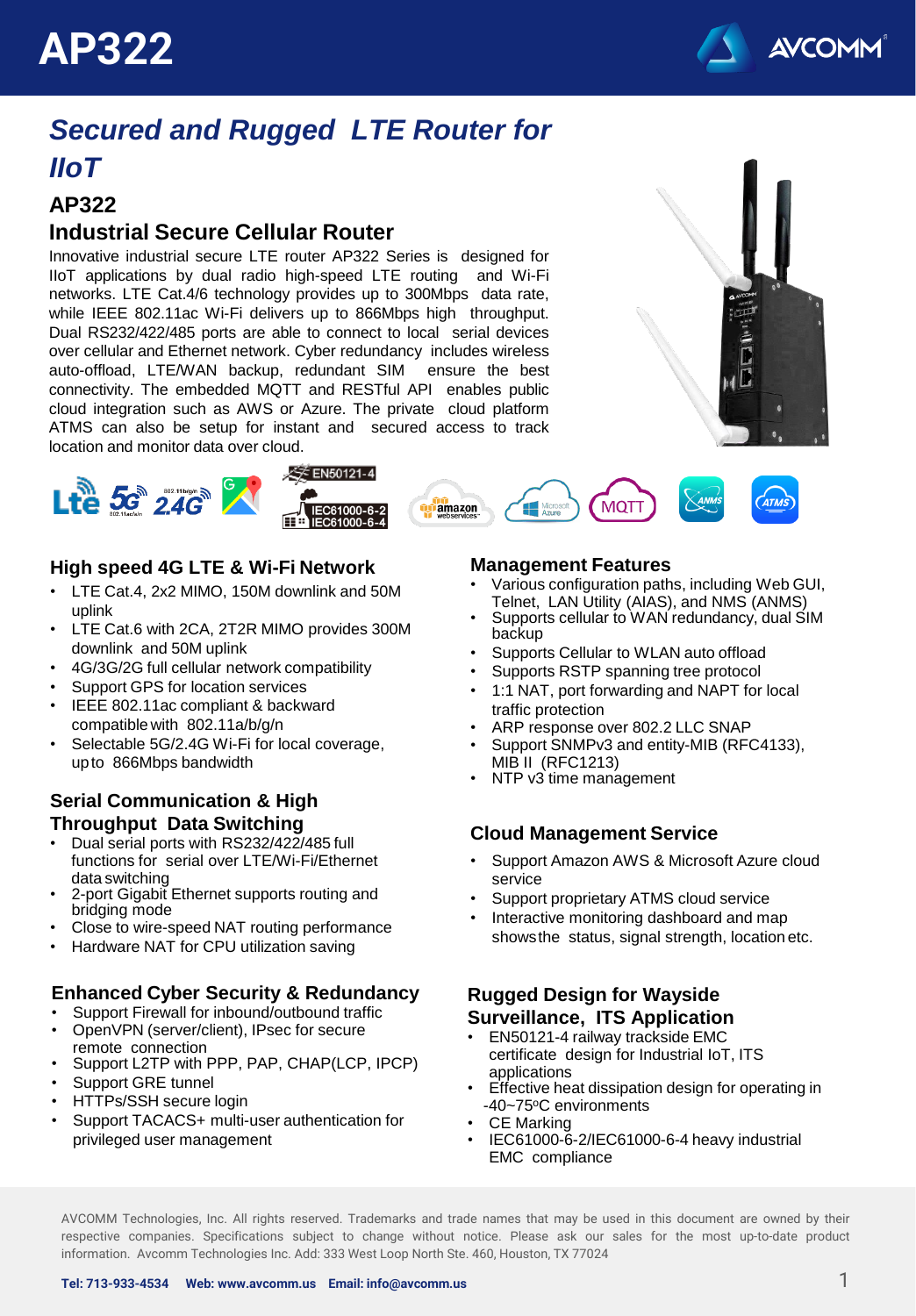## **AP322**



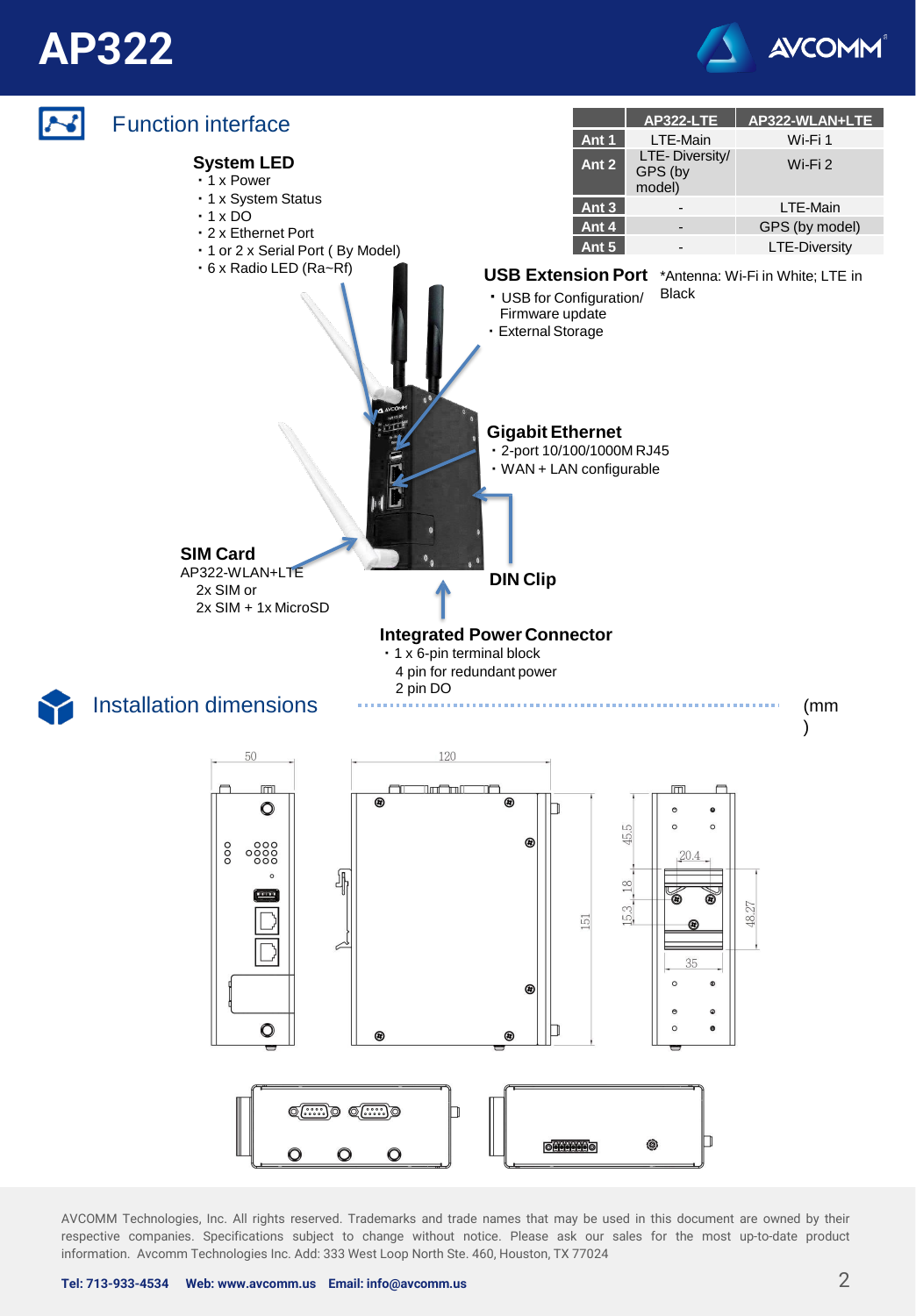



| <b>Technology</b>                     |                                                                                                                                                                                                                                                                                                                                                                                                                                                                                                                                                                                                                                                                                                                                                                                                                                                                                                                                   |
|---------------------------------------|-----------------------------------------------------------------------------------------------------------------------------------------------------------------------------------------------------------------------------------------------------------------------------------------------------------------------------------------------------------------------------------------------------------------------------------------------------------------------------------------------------------------------------------------------------------------------------------------------------------------------------------------------------------------------------------------------------------------------------------------------------------------------------------------------------------------------------------------------------------------------------------------------------------------------------------|
| <b>Standard</b>                       | 3GPP Release 11/12 Long Term Evolution (LTE), fallback 3GPP Release 7,8,9 for<br><b>HSPA/UMTS</b>                                                                                                                                                                                                                                                                                                                                                                                                                                                                                                                                                                                                                                                                                                                                                                                                                                 |
|                                       | IEEE 802.11ac wireless local area network (WLAN), Backward support 802.11n/g/a/b Wireless<br>LAN                                                                                                                                                                                                                                                                                                                                                                                                                                                                                                                                                                                                                                                                                                                                                                                                                                  |
|                                       | IEEE 802.3 10Base-T Ethernet                                                                                                                                                                                                                                                                                                                                                                                                                                                                                                                                                                                                                                                                                                                                                                                                                                                                                                      |
|                                       | IEEE 802.3u 100Base-TX Fast Ethernet                                                                                                                                                                                                                                                                                                                                                                                                                                                                                                                                                                                                                                                                                                                                                                                                                                                                                              |
|                                       | IEEE 802.3ab 1000Base-T Gigabit Ethernet Copper                                                                                                                                                                                                                                                                                                                                                                                                                                                                                                                                                                                                                                                                                                                                                                                                                                                                                   |
|                                       | IEEE 802.1D-2004 Rapid Spanning Tree Protocol (RSTP)                                                                                                                                                                                                                                                                                                                                                                                                                                                                                                                                                                                                                                                                                                                                                                                                                                                                              |
|                                       | IEEE 802.1Q for VLAN                                                                                                                                                                                                                                                                                                                                                                                                                                                                                                                                                                                                                                                                                                                                                                                                                                                                                                              |
| <b>Interface</b>                      |                                                                                                                                                                                                                                                                                                                                                                                                                                                                                                                                                                                                                                                                                                                                                                                                                                                                                                                                   |
| <b>Ethernet Port</b>                  | 2 x 10/100/1000MBase-T RJ45, Auto Negotiation, Auto-MDI/MDIX                                                                                                                                                                                                                                                                                                                                                                                                                                                                                                                                                                                                                                                                                                                                                                                                                                                                      |
| <b>System LED</b>                     | 1 x PWR: Green On<br>1x SYS: Ready: Green On, Firmware Updating: Green<br>Blinking 1 x DO: Red On<br>2 x Ethernet Ports: Link: Green On, Activity: Green Blinking<br>3 x Serial Ports (Serial 1/2, by model): Activity: Green Blinking<br><b>AP322-LTE:</b><br>3 x Radio (Ra, Rb, Rc): Radio status<br>Ra: SIM detected: Green On, SIM not inserted: Off<br>Rb: 2/3G connection: Green On, Not 2/3G<br>connection: Off Rc: 4G connection: Green On, Not<br>4G connection: Off AP322-WLAN+LTE:<br>6 x Radio (Ra, Rb, Rc, Rd, Re, Rf): Radio status<br>Ra: AP mode: Green On, Station mode connected: Green Blinking, Station mode/radio<br>disable: Off Rb/Rc: Reserved<br>Rd: SIM detected: Green On, SIM not inserted: Off<br>Re: 4G connection: Green On, 2/3G connection: Green Blinking, disconnected: Off<br>Rf: Base station connected: Green On for 2 sec period, Base station disconnected: Green<br>Off for 2 sec period |
| <b>USB</b>                            | 1 x USB for Configuration/Firmware Update                                                                                                                                                                                                                                                                                                                                                                                                                                                                                                                                                                                                                                                                                                                                                                                                                                                                                         |
| Reset                                 | System Reset(2~6 Seconds) / Default Settings Reset(over 7 Seconds)                                                                                                                                                                                                                                                                                                                                                                                                                                                                                                                                                                                                                                                                                                                                                                                                                                                                |
| <b>SMA Socket</b>                     | AP322-LTE: Up to 2 x RP-SMA Female<br>LTE 2T2R: ANT1 for LTE Main, ANT2 for LTE<br>Aux OR LTE + GPS: ANT1 for LTE Main, ANT2<br>for GPS AP322-WLAN+LTE: Up to 5 x RP-SMA<br>Female<br>Wi-Fi 2T2R: ANT1 for Wi-Fi1, ANT2 for Wi-Fi2,<br>LTE 2T2R: ANT3 for LTE Main, ANT 5 for LTE<br>Aux GPS: ANT4                                                                                                                                                                                                                                                                                                                                                                                                                                                                                                                                                                                                                                |
| <b>SIM Socket</b>                     | 2 x Nano SIM with redundancy                                                                                                                                                                                                                                                                                                                                                                                                                                                                                                                                                                                                                                                                                                                                                                                                                                                                                                      |
| <b>MicroSD</b>                        | (Only for E Series)<br>1x for field diagnostic data logging                                                                                                                                                                                                                                                                                                                                                                                                                                                                                                                                                                                                                                                                                                                                                                                                                                                                       |
| Serial                                | Up to 2 x RS232/422/485, DB9                                                                                                                                                                                                                                                                                                                                                                                                                                                                                                                                                                                                                                                                                                                                                                                                                                                                                                      |
| <b>Power Input, Digital</b><br>Output | 6-Pin Removable Terminal Block<br>Connector 4 Pin for Redundant<br>Power<br>2 Pin for DO (Relay Alarm)<br>DO: Dry Relay Output with 1A/24V DC                                                                                                                                                                                                                                                                                                                                                                                                                                                                                                                                                                                                                                                                                                                                                                                     |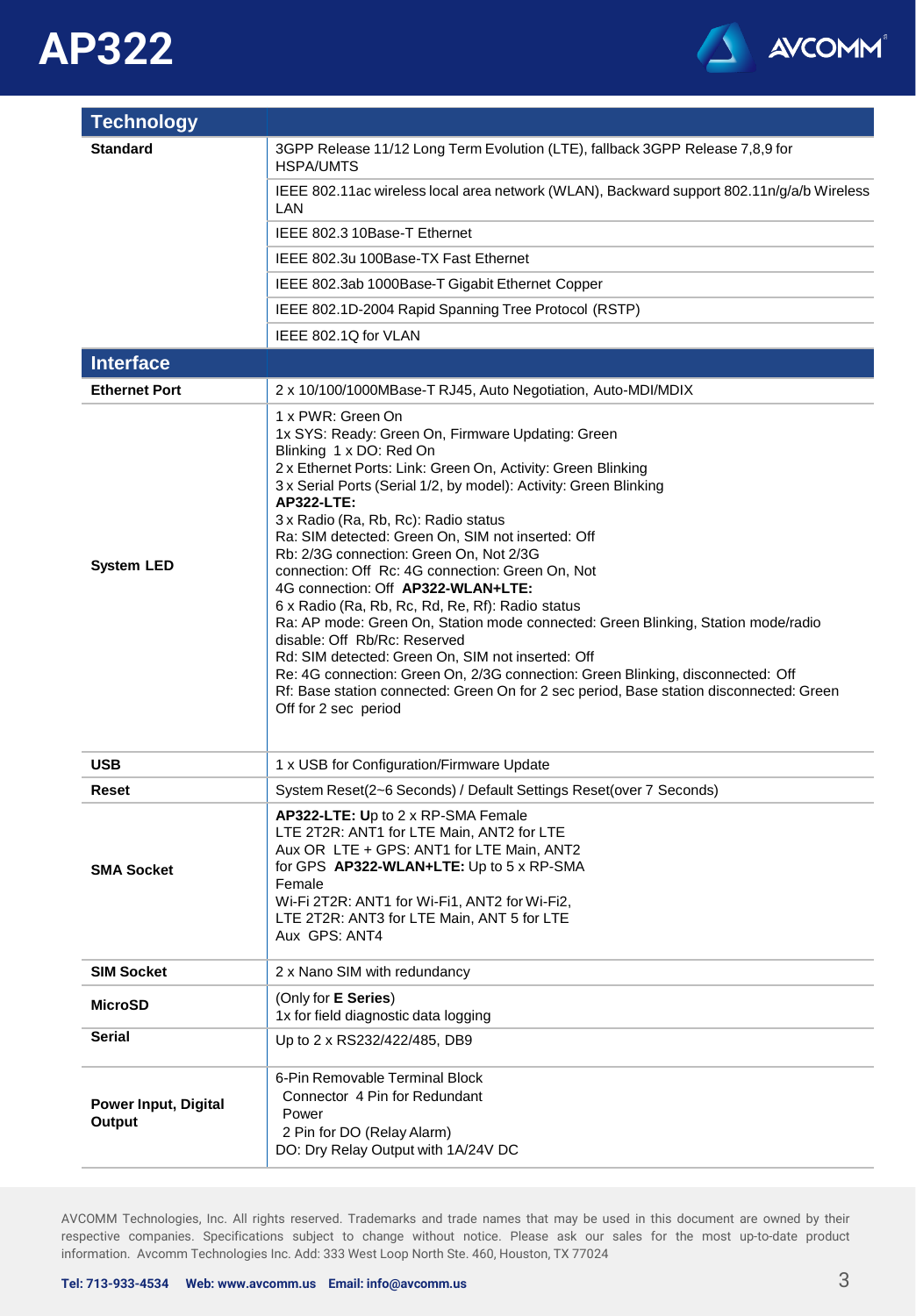



| <b>Cellular Properties</b>                          | (LTE Cat. 6)                                                                                                                                                                                                                                                                       |
|-----------------------------------------------------|------------------------------------------------------------------------------------------------------------------------------------------------------------------------------------------------------------------------------------------------------------------------------------|
| <b>Standard</b>                                     | UMTS/HSPA 3GPP Release 8<br>LTE 3GPP Release 12 (LTE Cat.6)                                                                                                                                                                                                                        |
| Data Rate                                           | TD-SCDMA: DL Max 4.2Mbps, UL: Max 2.2Mbps<br>HSPA: DL: Max. 42 Mbps, UL: Max. 5.76 Mbps<br>WCDMA: DL: Max 384Kbps, UL: Max 384Kbps<br>LTE-FDD: DL: Max. 300 Mbps, UL: Max. 50 Mbps, 2x2 DL MIMO LTE-<br>TDD: DL: Max. 226 Mbps, UL: Max. 28 Mbps, 2x2 DL MIMO                      |
| <b>Band Information: LTE-E</b>                      | LTE-FDD: B1/B3/B5/B7/B8/B20/B28/B32 (2100/1800/850/2600/900/800/700/1500MHz)<br>LTE-TDD: B38/B40/B41 (2600/2300/2500MHz)<br>WCDMA: B1/B3/B5/B8 (2100/1800/850/900MHz)                                                                                                              |
| <b>Band Information: LTE-U</b>                      | LTE-FDD: B2/B4/B5/B7/B12/B13/B17/B25/B26/B29/B30/B66<br>(1900/1700/700/2600/700/700/700/1900/850/700/2300/1700MHz)<br>LTE-TDD: B41 (2500MHz)<br>WCDMA: B2/B4/B5 (1900/1700/850MHz)                                                                                                 |
| <b>Band Information: LTE-AP</b>                     | LTE-FDD: B1/B3/B5/B7/B8/B18/B19/B21/B26 (2100/1800/850/2600/900/850/850/1500/850MHz)<br>LTE-TDD: B38/B39/B40/B41 (2600/1900/2300/2500MHz)<br>WCDMA: B1/B5/B6/B8/B9/B19 (2100/850/UMTS only/900/1800/850MHz) TD-<br>SCDMA: B39 (1900MHz)                                            |
| <b>Cellular Properties</b>                          | (LTE Cat. 4)                                                                                                                                                                                                                                                                       |
| <b>Standard</b>                                     | GSM/GPRS/EDGE 3GPP Release 6<br>UMTS/HSPA 3GPP Release 8<br>LTE 3GPP Release 11                                                                                                                                                                                                    |
| Data Rate                                           | GPRS: DL: max. 85.6 kbps, UL: max. 85.6 kbps EDGE:<br>DL: max. 236.8 kbps, UL: max. 236.8 kbps HSPA: DL:<br>max. 42 Mbps, UL: max. 5.76 Mbps<br>LTE-FDD Cat.4: DL: max. 150 Mbps, UL: max. 50 Mbps, 2x2 DL MIMO<br>LTE-TDD Cat.4: DL: max. 130 Mbps, UL: max. 35 Mbps, 2x2 DL MIMO |
| <b>Band Information: LTE-E</b>                      | LTE: FDD B1/B3/B5/B7/B8/B20 (2100/1800/850/2600/900/800MHz)<br>LTE: TDD B38/B40/B41 (2600/2300/2500MHz)<br>WCDMA: FDD B1/B5/B8 (2100/850/900MHz)<br>GSM: B3/B8 (1800/900MHz)                                                                                                       |
| <b>Band Information: LTE-AU</b>                     | LTE: FDD B1/B2/B3/B4/B5/B7/B8/B28 (2100/1900/1800/1700/850/2600/900/700MHz)<br>LTE: TDD B40 (2300MHz)<br>WCDMA: FDD B1/B2/B5/B8 (2100/1900/850/900MHz)<br>GSM: B2/B3/B5/B8 (1900/1800/850/900MHz)                                                                                  |
| <b>Band Information: LTE-U</b>                      | LTE: FDD B2/B4/B12 (1900/1700/700MHz)<br>WCDMA: B2/B4/B5 (1900/1700/850MHz)                                                                                                                                                                                                        |
| <b>Band Information: LTE-CN</b>                     | LTE FDD: B1/B3/B5/B8 (2100/1800/850/900MHz)<br>LTE TDD: B38/B39/B40/B41 (2600/1900/2300/2500MHz) TD-<br>SCDMA: B34/B39 (2000/1900MHz)<br>WCDMA: B1/B8 (2100/900MHz)<br>CDMA: BC0<br>GSM: 900/1800MHz                                                                               |
| <b>GPS Properties</b>                               |                                                                                                                                                                                                                                                                                    |
| <b>GNSS</b>                                         | GPS/GLONASS/BeiDou/Galileo                                                                                                                                                                                                                                                         |
| <b>Performance</b>                                  | Cold start: 18s, Warm start: 2.2s, Hot start: 1.8s                                                                                                                                                                                                                                 |
| <b>Sensitivity</b>                                  | Cold start: -146dBm, Reacquisition: -157dBm, Tracking: -157dBm                                                                                                                                                                                                                     |
| <b>Accuracy</b><br><b>GNSS Frequency</b>            | $<1.5M$<br>GPS/Galileo: 1575.42±1.023 MHz<br>GLONASS: 1597.5~1605.8 MHz<br>BeiDou: 1561.098±2.046 MHz                                                                                                                                                                              |
| Antenna<br>(Optional Accessory-<br>A-GPS-27-RSM-3M) | Frequency range: 1561~1615MHz<br>Polarization: RHCP or linear VSWR:<br>$2$ (Typ.)<br>Passive antenna gain: > 0dBi                                                                                                                                                                  |
| <b>Wi-Fi Properties</b>                             |                                                                                                                                                                                                                                                                                    |
| <b>Standard</b>                                     | IEEE 802.11ac/a/b/g/n, 2T2R MIMO<br>802.11ac: OFDM (BPSK, QPSK, 16-QAM, 64-QAM, 256-QAM)                                                                                                                                                                                           |
| Data Rate                                           | 802.11ac: MCS0 ~ 9, max. 866Mbps<br>802.11b: 11Mbps / 802.11a/g: 54Mbps / 802.11n: MCS0 ~ 15, max. 300Mbps<br>Check detail TX/RX information in User Manual                                                                                                                        |
| <b>Frequency</b>                                    | ISM Band, 2.412GHz ~ 2.472GHz, 5.180MHz ~ 5.825MHz(Band 1,4)                                                                                                                                                                                                                       |
| <b>RSSI</b>                                         | $\leq$ 20db, compliant with CE request                                                                                                                                                                                                                                             |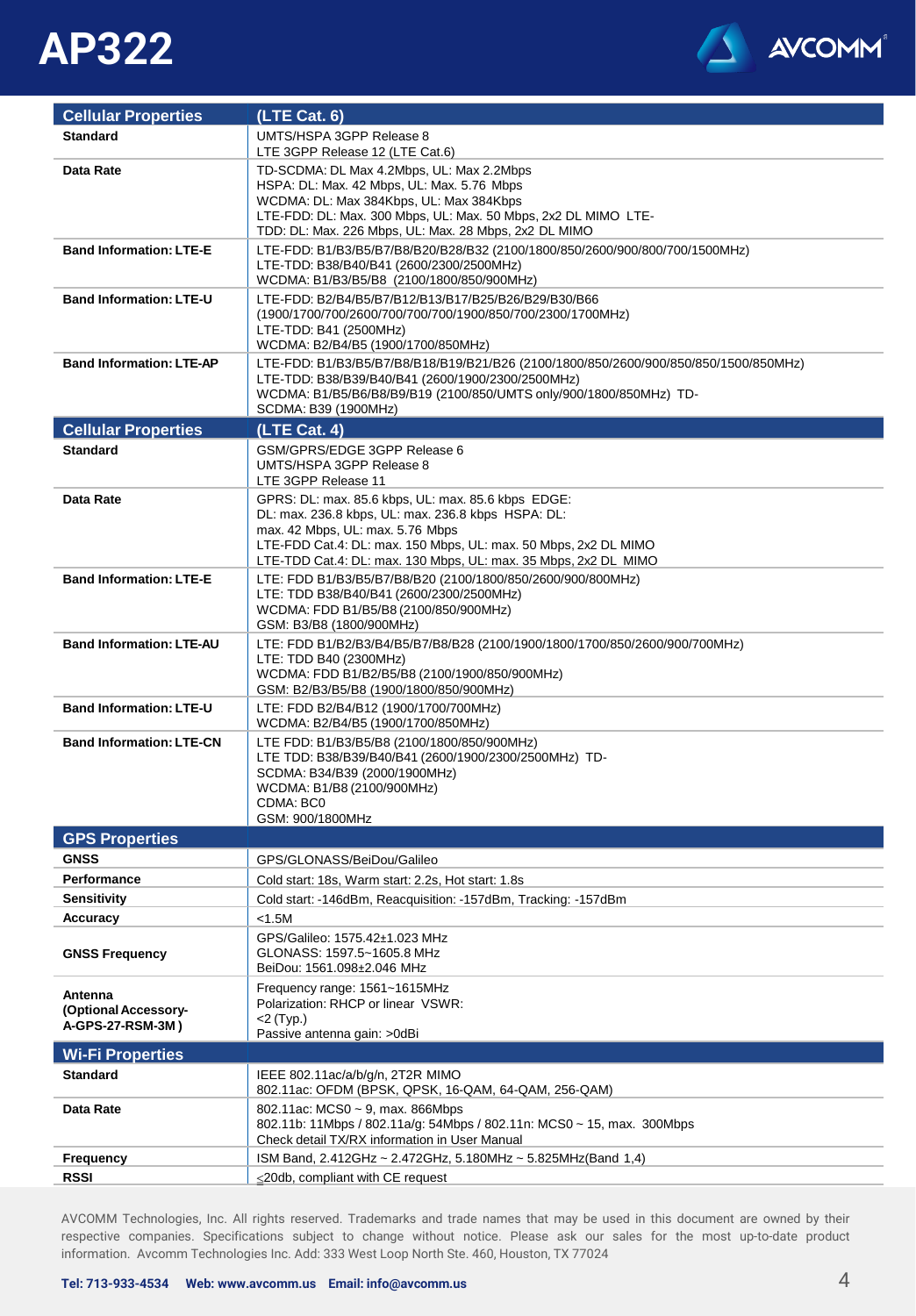# **AP322**



| <b>Antenna</b>                                        |                                                                                                                                                                                                                                                                       |
|-------------------------------------------------------|-----------------------------------------------------------------------------------------------------------------------------------------------------------------------------------------------------------------------------------------------------------------------|
| <b>LTE Default Antenna</b>                            | <b>Frequency: 704~960/1710~2690 MHz</b>                                                                                                                                                                                                                               |
|                                                       | Gain: 2 dBi                                                                                                                                                                                                                                                           |
|                                                       | Dimension: $161x\Phi13$ mm                                                                                                                                                                                                                                            |
|                                                       | <b>Frequency: 2400~2500/4900~5900 MHz</b>                                                                                                                                                                                                                             |
|                                                       | Gain: 2.4GHz: 2.5 dBi, 5GHz: 3dBi                                                                                                                                                                                                                                     |
| Wi-Fi Default Antenna                                 | <b>Direction: Omni-directional</b>                                                                                                                                                                                                                                    |
|                                                       | Dimension: 196x $\Phi$ 13 mm                                                                                                                                                                                                                                          |
| <b>Power Requirement</b>                              |                                                                                                                                                                                                                                                                       |
| <b>Input Voltage</b>                                  | 24V (12~48VDC)                                                                                                                                                                                                                                                        |
| <b>Reverse Polarity Protect</b>                       | Yes                                                                                                                                                                                                                                                                   |
| <b>Input Current</b>                                  | AP322-LTE: 0.23A@24V<br>AP322-WLAN+LTE: 0.26A@24V                                                                                                                                                                                                                     |
| <b>Power Consumption</b>                              | AP322-LTE: Max 5.52W @24VDC full traffic, suggest to reserve 15% tolerance<br>AP322-WLAN+LTE: Max 6.24W @24VDC full traffic, suggest to reserve 15% tolerance                                                                                                         |
| <b>Software</b>                                       |                                                                                                                                                                                                                                                                       |
| <b>Network Protocols</b>                              | TCP/IP, UDP, DHCP, Telnet, DNS, SNMP, HTTP, HTTPS, SMTP, NTP, ARP, ICMP                                                                                                                                                                                               |
| <b>Management Interface</b>                           | CGI WebGUI, Command Line Interface (CLI), Telnet, SNMP                                                                                                                                                                                                                |
| User Management                                       | Radius client, TACACS+, local database                                                                                                                                                                                                                                |
| Serial communication                                  | TCP Server/TCP Client/UDP mode, TCP Alive check, Force TX Delimiter/Timeout/interval/length, Long<br><b>Distance Termination</b>                                                                                                                                      |
| <b>Time Management</b>                                | NTPv3, SNTP, Cellular Time                                                                                                                                                                                                                                            |
| loT                                                   | AWS Agent, Azure Agent, ATMS Agent                                                                                                                                                                                                                                    |
| <b>Network Management</b>                             | IPv4, SNMP v1/v2c/v3/Trap, MIB II, Entity MIB, DHCP server/client, DHCP relay*, TFTP, ARP response<br>over 802.2 LLC SNAP, Proxy ARP, DNS (client/proxy)                                                                                                              |
| <b>Traffic Management</b>                             | Traffic Control, 1:1 NAT, Customized NAT, NAPT(SNAT/DNAT), Port Forwarding                                                                                                                                                                                            |
| Routing                                               | RIPv2*, Static Route                                                                                                                                                                                                                                                  |
| <b>Security</b>                                       | Firewall, DMZ, HTTPs, SSH, IEEE 802.1X/RADIUS                                                                                                                                                                                                                         |
| <b>Redundancy Protocol</b>                            | Rapid Spanning Tree Protocol (RSTP)                                                                                                                                                                                                                                   |
| <b>VPN</b>                                            | IPsec, OpenVPN (server/client), L2TP*, GRE                                                                                                                                                                                                                            |
| <b>Cellular Configuration</b>                         | Radio on/off, 2G, 3G and 4G modes configurable, SIM Security, Connection Status, Cellular to Eth-<br>WAN Redundancy, GPS positioning (by model), Backup SIM Retry (1-10 times)                                                                                        |
| <b>WLAN Configuration</b>                             | WLAN Basic Settings: Radio on/off, AP/client mode, 2.4G 11n/5G 11ac Band and Frequency selection,<br>SSID/Multi-SSID configuration, SSID broadcast, VLAN ID, WLAN to LAN Link fault pass-through,<br>Cellular to WLAN Auto Offload and advanced WLAN settings, 802.1X |
| <b>Utility</b>                                        | AIAS, ANMS, Ping, Traceroute                                                                                                                                                                                                                                          |
| <b>Mechanical</b>                                     |                                                                                                                                                                                                                                                                       |
| Installation                                          | <b>DIN Rail</b>                                                                                                                                                                                                                                                       |
| <b>Enclosure Material</b>                             | Steel Metal with Aluminum                                                                                                                                                                                                                                             |
| <b>Dimension</b>                                      | 50 x 151 x 120 mm(W x H x D) / without DIN Rail Clip                                                                                                                                                                                                                  |
| <b>Ingress Protection</b>                             | IP <sub>30</sub>                                                                                                                                                                                                                                                      |
| Weight                                                | $AP322: -660g$ without package                                                                                                                                                                                                                                        |
| <b>Environmental</b>                                  |                                                                                                                                                                                                                                                                       |
| <b>Operating Temperature &amp;</b><br><b>Humidity</b> | $-40^{\circ}$ C $-75^{\circ}$ C, 5% $-95\%$ Non- Condensing                                                                                                                                                                                                           |
| <b>Storage Temperature</b>                            | $-40^{\circ}$ C $-85^{\circ}$ C                                                                                                                                                                                                                                       |
| <b>MTBF</b>                                           | $>$ 200,000 hours at 40 $^{\circ}$ full cycle                                                                                                                                                                                                                         |
| Warranty                                              | 5 years                                                                                                                                                                                                                                                               |